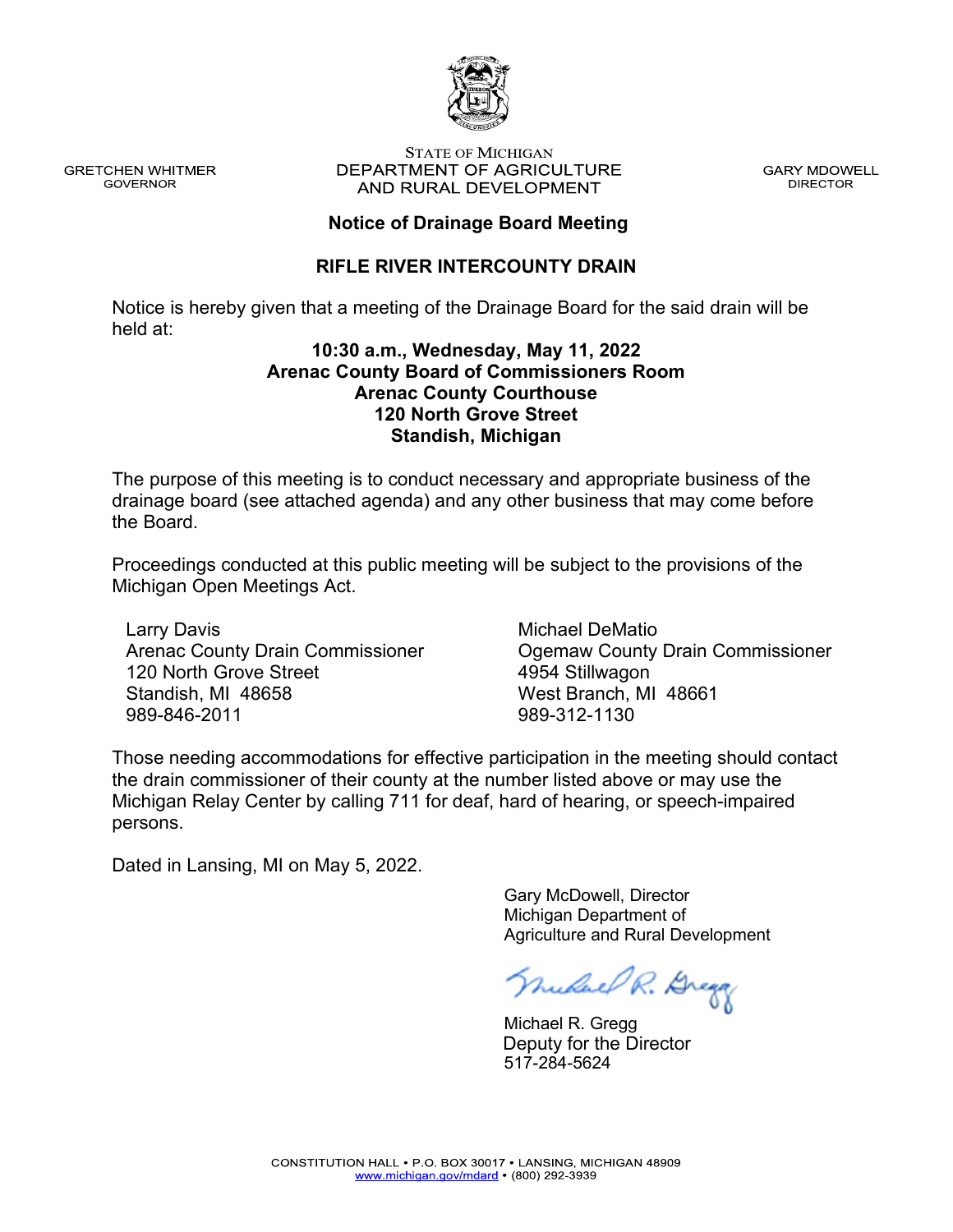

**GRETCHEN WHITMER GOVERNOR** 

**STATE OF MICHIGAN** DEPARTMENT OF AGRICULTURE AND RURAL DEVELOPMENT

**GARY MCDOWELL DIRECTOR** 

May 5, 2022

#### **SENT VIA EMAIL**

Mr. Larry Davis Arenac County Drain Commissioner 120 North Grove Street Standish, MI 48658

Mr. Michael DeMatio Ogemaw County Drain Commissioner 4954 Stillwagon West Branch, MI 48661

RE: Rifle River Intercounty Drain

Dear Commissioners:

Enclosed is a Notice of Meeting. If accessible, please post it in your office or in your building where other such notices are posted. Also, in accordance with P.A. 528 of the Public Acts of 2012, if your county maintains a website that is accessible to the public, **this notice and agenda** shall be posted on the homepage or on a separate webpage dedicated to public notices.

Also, please prepare an Affidavit of Posting and forward one copy to this office.

Sincerely,<br>*Mulael R. Brega* 

Michael R. Gregg Environmental Stewardship Division

MRG:jm

**Enclosure**